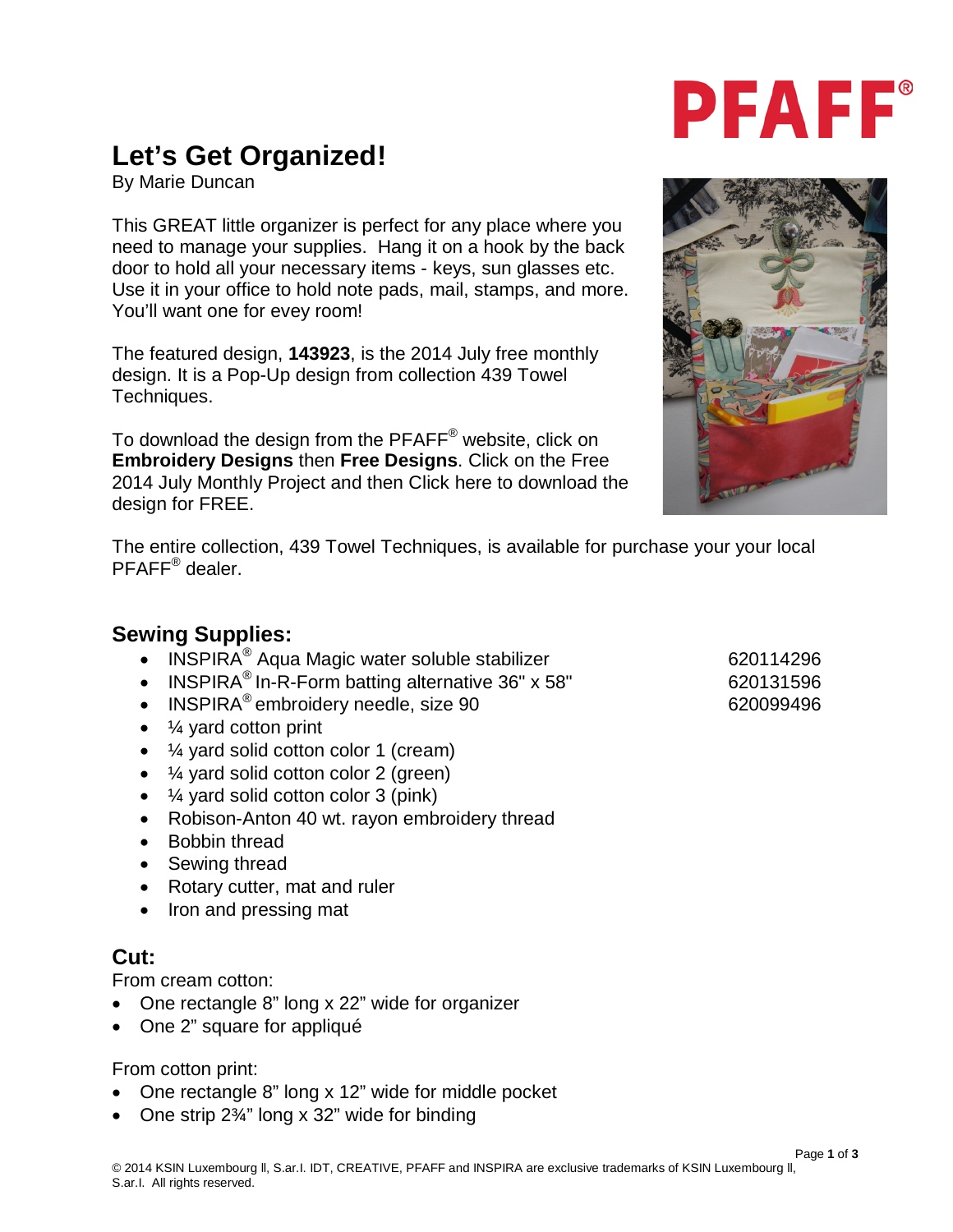

From green solid:

• One rectangle 8" long x 16" wide for upper pocket

From pink solid:

• One 8" square for lower pocket

From INSPIRA® In-R-Form batting alternative:

• One rectangle 8" long x 11" wide

#### **Embroider:**

- 1. Prepare your machine for embroidery. Attach the embroidery unit and Dynamic Spring Foot. Insert a new embroidery needle, size 90.
- 2. Thread with Robison Anton 40 wt. rayon embroidery thread on top and bobbin thread in the bobbin.
- 3. Toggle to **Embroidery Edit** .
- 4. Load design **143923**.
- 5. Hoop two layers of INSPIRA® Aqua Magic water soluble stabilizer in your *creative*™ 120 Square Hoop.
- 6. Attach the hoop and toggle to **Embroidery Stitch-out** .
- 7. Stitch color 1 foundation stitches outlining the area where you will place the appliqué fabric.
- 8. When color 1 is complete, place the 2" square of cream fabric over the stitched area.
- 9. Stitch color 2. This stitches the applique fabric in place and stops for you to trim away the excess fabric. This will be the free standing loop.
- 10.Stitch color 3. It reinforces the edge of the appliqued loop, and stitches the placement line for the base fabric.
- 11.Fold the 8" x 22" piece of cream fabric in half to form a piece that is 8" x 11". Insert the INSPIRA® In-R-Form batting alternative between the layers and pin the layers together at the bottom.
- 12.Place the fold on the stitched placement line and center the fabric from side to side.
- 13.Stitch color 4. It will baste the base fabric in place, and continue stitching the loop and remainder of the bow design.